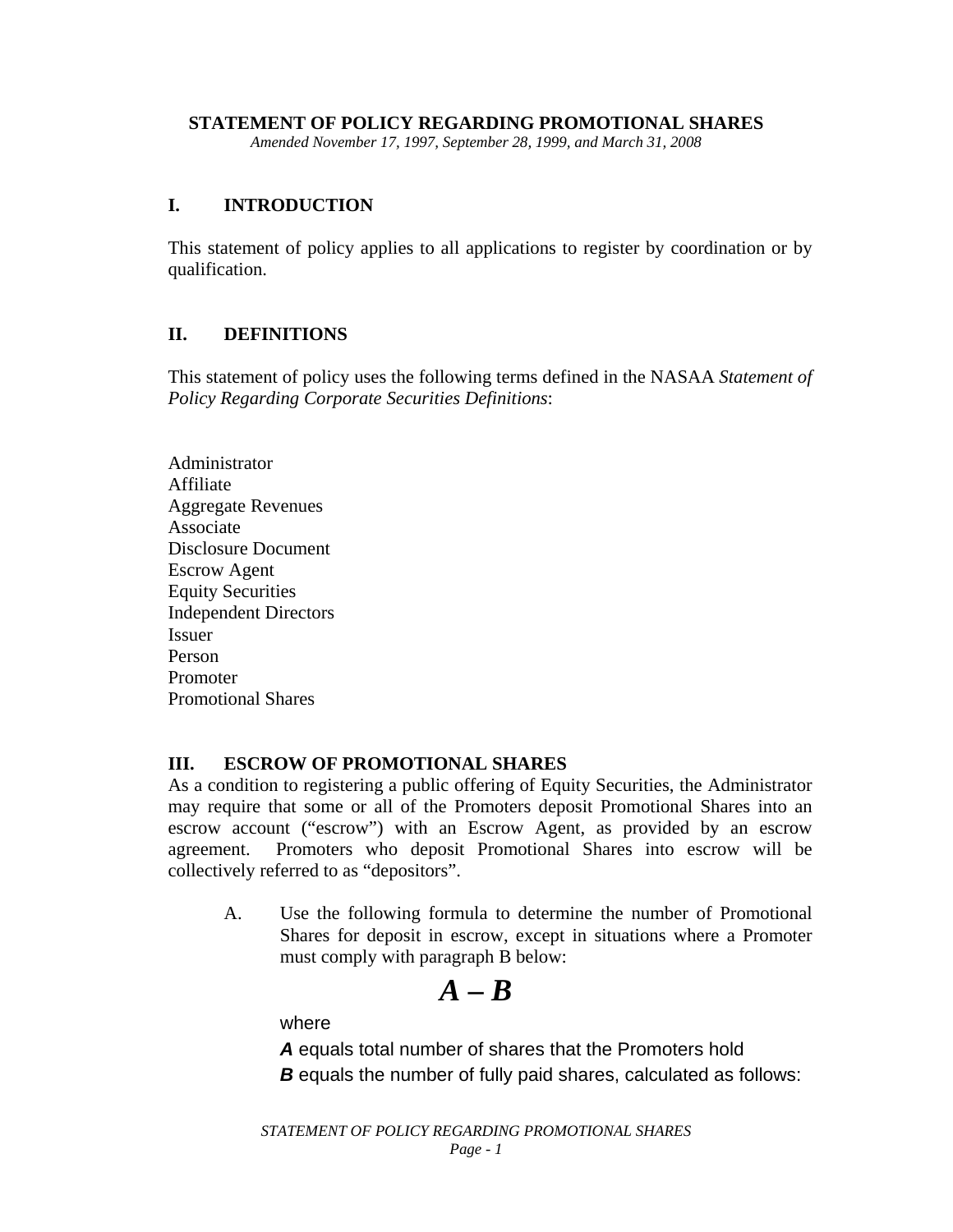# *C D x 0.85*

*C* equals the total that the Promoters paid for the shares, and

*D* equals the public offering price per share

Sample Calculation of Value.

|                                                                    |     | <b>Shares Total Price Per Share</b> |  |
|--------------------------------------------------------------------|-----|-------------------------------------|--|
| <b>Shares Held by Promoters</b>                                    | 100 | \$1.00                              |  |
| Public Offering Price per Share                                    |     | \$10.00                             |  |
| Total Paid by Promoter*                                            |     | $$100 = 11.77$                      |  |
| Public Offering Price Per Share x .85 \$10 x .85 Fully Paid Shares |     |                                     |  |
| Shares held by Promoters                                           |     | 100                                 |  |
| Fully paid shares (rounded)                                        |     | 12                                  |  |
| Number of Promotional Shares to be escrowed                        |     | 88                                  |  |

\*The promoters cannot use consideration other than cash unless the Administrator accepts the value of the consideration.

- B. If the issuer's latest audited financial statements contain an auditor's report or footnote that contains an opinion or statement regarding the ability of the issuer to continue as a going concern, the Promoters must deposit all Promotional Shares in escrow.
- C. The Administrator may require each Promoter to deposit Promotional Shares into escrow on a pro rata basis.

# **IV. RELEASE OF PROMOTIONAL SHARES**

A. The Escrow Agent must release the Promotional Shares held in escrow in the manner set out in the table below:

If the issuer's Aggregate Revenues are:

a. \$500,000 or more (class A offering), and neither the auditor's opinion nor any footnote to the issuer's latest audited financial statements contain an opinion or statement regarding the ability of the issuer to continue as a going concern, then the required release of escrow or lock-in shares are as follows: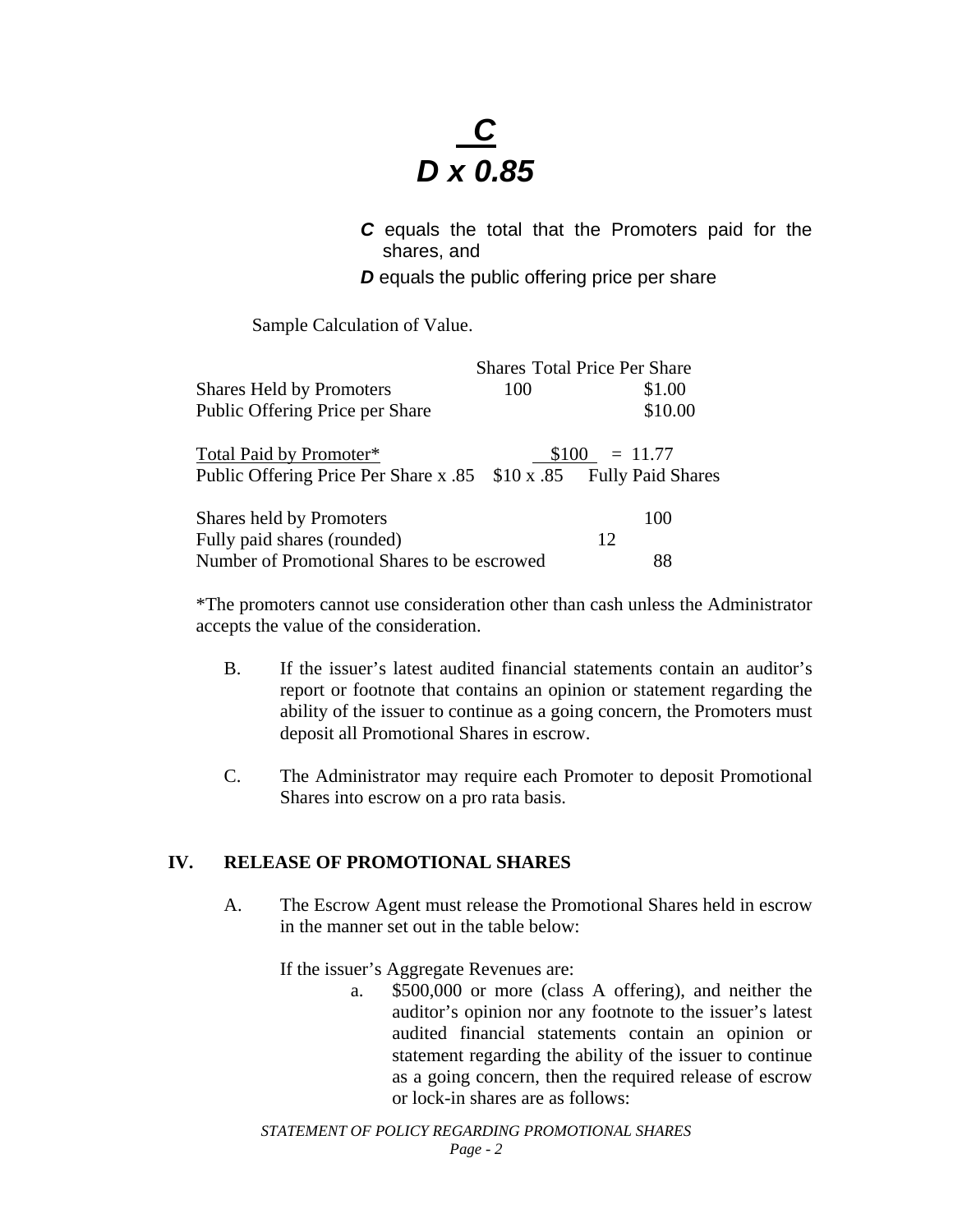- i. Year  $1$  none
- ii. Year  $2 2\frac{1}{2}\%$  pro rata per quarter
- iii. Year  $3 all$
- b. Less than \$500,000 (class B offering), then the required release of escrow or lock-in shares are as follows:
	- i. Year 1 none
	- ii. Year 2 none
	- iii. Year  $3 2\frac{1}{2}\%$  pro rata per quarter
	- iv. Year  $4 2\frac{1}{2}\%$  pro rata per quarter
	- v. Year  $5 \text{all}$
- B. In the event securities in the escrow become "Covered Securities," as defined in Section 18(b)(1) of the Securities Act of 1933, the Escrow Agent must release all securities in escrow.
- C. If the public offering is terminated, and no securities were sold, the Escrow Agent must release all securities in escrow.
- D. If the public offering is terminated, and all of the gross proceeds of the offering have been returned to the public investors, the Escrow Agent must release all securities in escrow.

# **V. DISTRIBUTION OF THE ISSUER'S ASSETS OR SECURITIES**

The depositors agree that if any transaction or proceeding results in a distribution of the issuer's assets or securities ("distribution"), while the agreement remains in effect, one of the following happens:

- A. If the transaction is with a person that is not a Promoter, :
	- 1. Holders of the issuer's Equity Securities initially share in the distribution on a pro ratabasis, depending on the price the holders paid per share. This continues until the public shareholders are paid out in full. For the purpose of this Statement of Policy, the public shareholders are paid out in full when they have received, or have had irrevocably set aside for them, an amount equal to

#### *A x B x 100%*

where *A* equals price per share in the public offering, and where *B* equals the number of shares they purchased under the public offering and still hold at the time of the distribution.

2. Once the public shareholders are paid out under paragraph 1, holders of the issuer's Equity Securities participate on a pro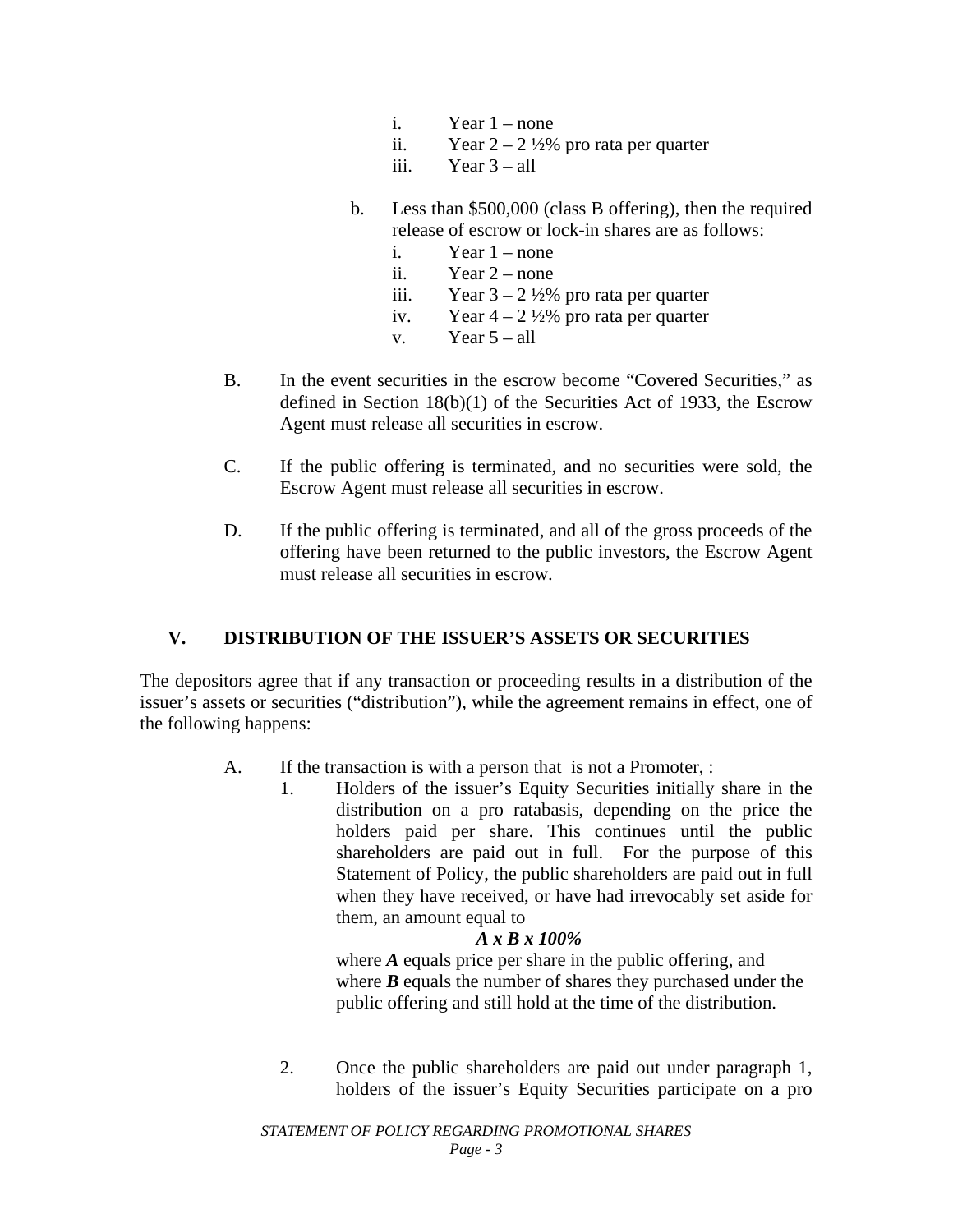rata basis, depending on the the number of shares of Equity Securities they hold at the time of the distribution.

- 3. A distribution may proceed on lesser terms and conditions than those stated in paragraphs 1 and 2, if the holders of a majority of the Equity Securities, not including related party securities, approve the lesser terms and conditions at a special meeting called for that specific purpose. For the purpose of this subparagraph, "related party securities" mean those Promoters or their Associates or Affiliates.
- 4. The number of shares calculated for distribution under paragraph 1 and 2 may be adjusted if there is a stock split, stock dividend, recapitalization or similar transaction.
- B. If the transaction is with a Promoter, the depositors' Promotional Shares must remain in escrow subject to the terms of the agreement.

## **VI. DOCUMENTATION REGARDING THE TERMINATION OF THE ESCROW AGREEMENT AND/OR THE RELEASE OF PROMOTIONAL SHARES**

- A. A request for the release of any of the Promotional Shares from escrow must be in writing and forwarded to the Escrow Agent.
- B. The issuer must provide the documentation, showing that the requirements of paragraph IV, above, have been met to the Escrow Agent.
- C. The Escrow Agent must terminate the agreement and/or release some or all of the Promotional Shares from escrow if all the applicable provisions of the agreement have been satisfied. The Escrow Agent must maintain all records relating to the agreement for a period of three (3) years following the termination of the agreement.
- D. The Escrow Agent must forward copies of all retained records to the Administrator promptly upon written request.

# **VII. NON-EXCLUSIVE RESTRICTIONS ON THE TRANSFER, SALE OR DISPOSAL OF PROMOTIONAL SHARES**

A. A depositor must not transfer any Promotional Shares held in escrow or any interest in the Promotional Shares in escrow.